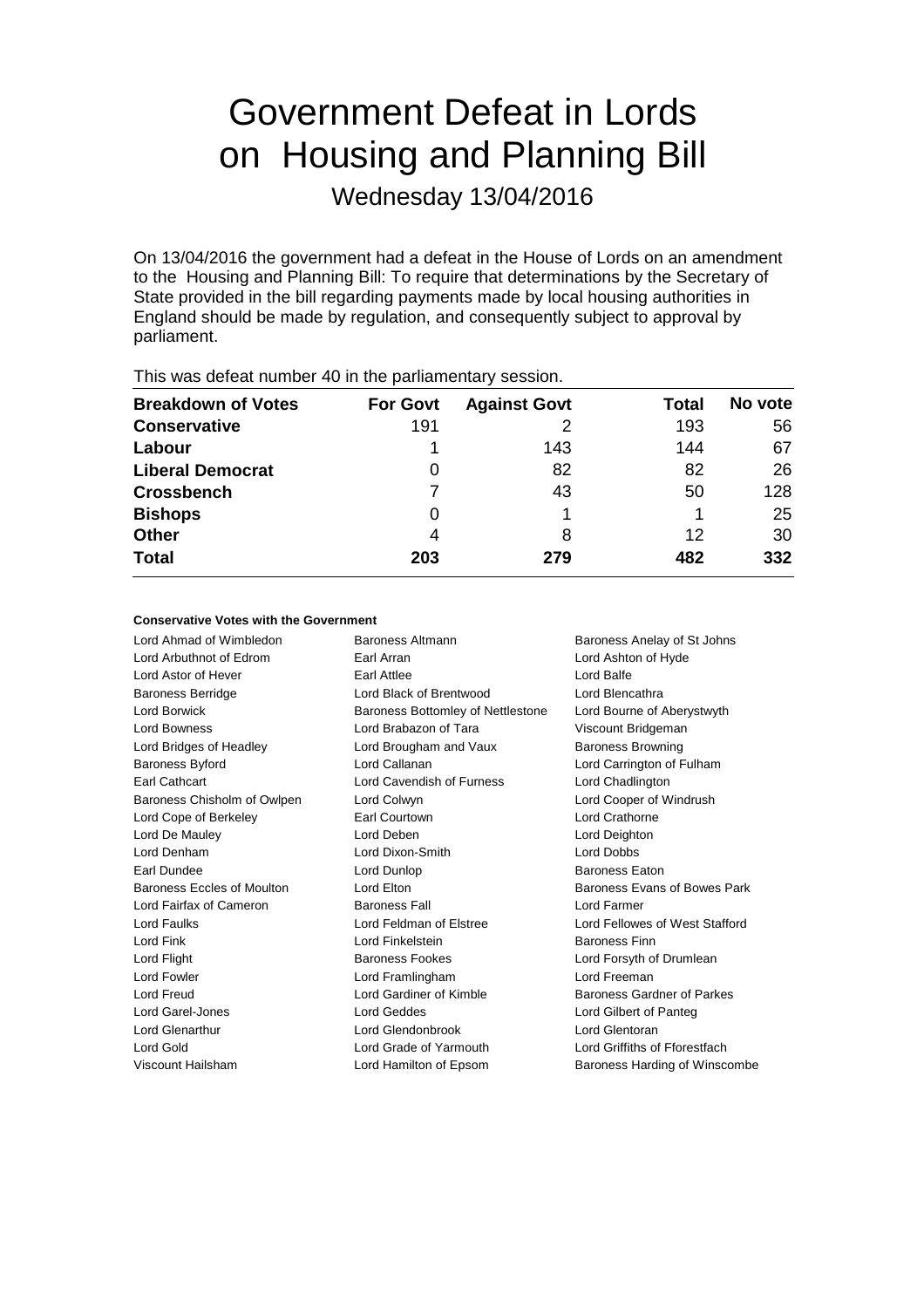Lord Henley Baroness Heyhoe Flint Lord Higgins Lord Hodgson of Astley Abbotts Baroness Hodgson of Abinger Lord Holmes of Richmond Earl Home **Baroness Hooper Baroness Hooper Lord Horam** Lord Howard of Rising **Earl Howe** Earl Howe **Lord Howell of Guildford** Lord Hunt of Wirral **Lord Inglewood** Lord Inglewood Lord James of Blackheath Baroness Jenkin of Kennington Lord Jopling Lord Keen of Elie Lord King of Bridgwater Lord Kirkham Lord Lang of Monkton Lord Lansley Lord Lawson of Blaby Lord Leach of Fairford Lord Leigh of Hurley **Lord Lexden** Earl Lindsay Lord Lingfield **Earl Liverpool** Earl Liverpool **Lord Livingston of Parkhead** Marquess of Lothian **Lord Lupton** Lord Lupton **Lord Lyell** Lord MacGregor of Pulham Market Lord Mackay of Clashfern Lord Magan of Castletown Lord Mancroft Lord Marland Lord Marlesford Lord Maude of Horsham Lord Mawhinney Lord McColl of Dulwich Baroness McGregor-Smith Baroness Mobarik Duke of Montrose Baroness Morris of Bolton Lord Moynihan Lord Naseby Lord Nash Baroness Neville-Jones Baroness Neville-Rolfe Baroness Noakes Lord Northbrook Lord Norton of Louth Lord O'Shaughnessy **Baroness O'Cathain** Baroness Oppenheim-Barnes Lord Patten **Baroness Perry of Southwark** Baroness Pidding Lord Polak Lord Popat Lord Porter of Spalding Lord Price **Lord Prior of Brampton** Baroness Rawlings Baroness Redfern Lord Risby Lord Robathan Baroness Rock Lord Ryder of Wensum Lord Sanderson of Bowden Baroness Scott of Bybrook Baroness Seccombe Earl Selborne Lord Selkirk of Douglas **Lord Selsdon** Baroness Shackleton of Belgravia Lord Sheikh **Baroness Shephard of Northwold** Lord Sherbourne of Didsbury Baroness Shields **Lord Shinkwin** Earl Shrewsbury Lord Smith of Hindhead Baroness Stedman-Scott Lord Sterling of Plaistow Baroness Stowell of Beeston Lord Strathclyde Baroness Stroud Lord Suri Lord Tanlaw Lord Taylor of Holbeach Lord Tebbit Lord Trefgarne Viscount Trenchard Lord Trimble Lord True Lord Tugendhat Viscount Ullswater Baroness Verma Lord Wakeham Lord Waldegrave of North Hill Baroness Warsi **Lord Wasserman** Duke of Wellington **Baroness Wheatcroft Lord Whitby** Baroness Wilcox Baroness Williams of Trafford Lord Wolfson of Aspley Guise

Lord Harris of Peckham **Lord Hayward** Baroness Helic Lord Young of Cookham Viscount Younger of Leckie

# **Conservative Votes against the Government**

Viscount Eccles Lord Lloyd-Webber

## **Labour Votes with the Government** Lord Rogers of Riverside

# **Labour Votes against the Government**

| Baroness Adams or Craiglelea       |
|------------------------------------|
| <b>Baroness Andrews</b>            |
| Lord Bassam of Brighton            |
| <b>Baroness Blackstone</b>         |
| Lord Brooke of Alverthorpe         |
| Lord Carter of Coles               |
| Lord Christopher                   |
| Lord Collins of Highbury           |
| Lord Cunningham of Felling         |
| Baroness Dean of Thornton-le-Fylde |

Baroness Armstrong of Hill Top Baroness Bakewell Lord Beecham **Communist Lord Berkeley** Lord Blunkett Lord Boateng Lord Brookman **Lord Campbell-Savours** Lord Cashman Viscount Chandos Lord Clark of Windermere Lord Clarke of Hampstead Baroness Corston **Baroness Crawley** Lord Davies of Coity **Lord Davies of Oldham** Baroness Donaghy **Baroness Drake** 

Lord Alli **Lord Anderson of Swansea**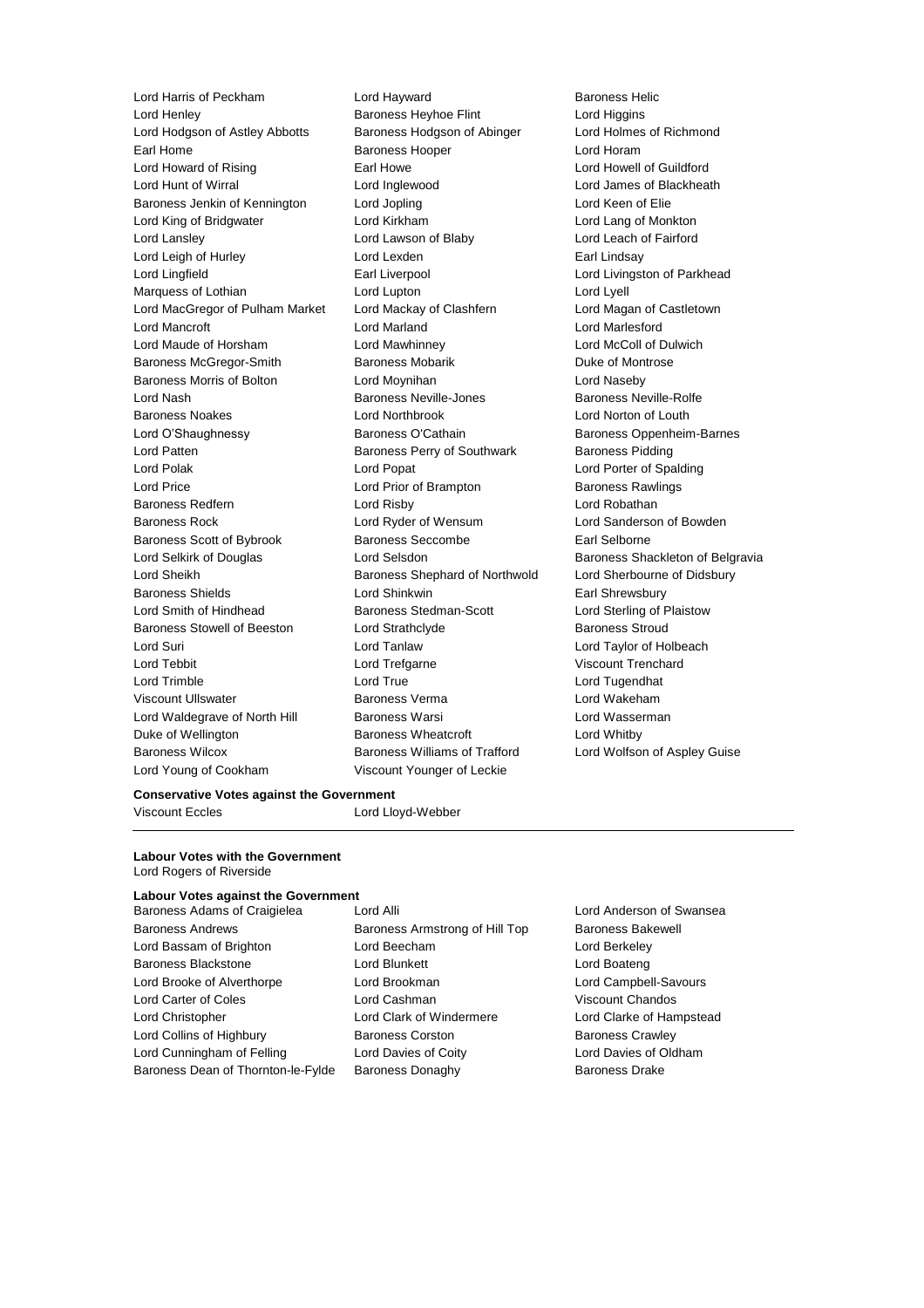Baroness Farrington of Ribbleton Lord Foulkes of Cumnock Baroness Gale Lord Giddens Lord Glasman **Baroness Golding Community Community** Lord Gordon of Strathblane Baroness Goudie Baroness Gould of Potternewton Lord Grantchester Lord Grocott Lord Hain Viscount Hanworth Lord Harris of Haringey Lord Harrison Lord Hart of Chilton Lord Haskel Lord Haworth Baroness Hayter of Kentish Town Baroness Healy of Primrose Hill Baroness Henig Baroness Hensen Baroness Hilton of Eggardon Lord Hollick **Baroness Hollis of Heigham** Lord Howarth of Newport Baroness Howells of St Davids Lord Howie of Troon Lord Hoyle Lord Hughes of Woodside Lord Hunt of Chesterton Lord Hunt of Kings Heath Lord Hutton of Furness **Lord Irvine of Lairg** Baroness Jay of Paddington Baroness Jones of Whitchurch Lord Jones **Baroness Jowell** Lord Judd Lord Kennedy of Southwark Baroness Kennedy of The Shaws Baroness King of Bow **Lord Kinnock** Baroness Kinnock **Baroness Algebrary** Lord Kirkhill **Baroness Lawrence of Clarendon** Lord Layard Lord Lea of Crondall **Lord Liddle** Lord Liddle **Lord Linux** Lord Lipsey Baroness Lister of Burtersett Lord Livermore Lord Macdonald of Tradeston Baroness Mallalieu Baroness Massey of Darwen Lord Maxton Lord McAvoy Baroness McDonagh Lord McFall of Alcluith Baroness McIntosh of Hudnall Lord Mendelsohn Lord Mitchell Lord Moonie **Baroness Morris of Yardley** Lord Murphy of Torfaen Baroness Nye **Lord Parekh** Lord Parekh **Lord Pendry** Baroness Pitkeathley Lord Ponsonby of Shulbrede Baroness Primarolo Baroness Prosser Lord Radice Lord Rea Baroness Rebuck Lord Reid of Cardowan Lord Richard Lord Rooker Lord Rosser Lord Rowlands Baroness Royall of Blaisdon Lord Sawyer **Baroness Sherlock** Baroness Sherlock Viscount Simon **Baroness Smith of Basildon** Lord Snape Lord Soley Lord Stevenson of Balmacara Baroness Taylor of Bolton Lord Taylor of Blackburn **Lord Temple-Morris** Baroness Thornton Lord Tomlinson **Lord Touhig Lord Triesman** Lord Triesman Lord Tunnicliffe **Lord Turnberg** Lord Turnberg **Baroness Wall of New Barnet** Baroness Warwick of Undercliffe Lord Watson of Invergowrie Lord Watts Lord West of Spithead **Baroness Wheeler** Baroness Wheeler Baroness Whitaker Lord Whitty Lord Winston Lord Wood of Anfield Lord Woolmer of Leeds Baroness Young of Old Scone

Lord Dubs<br>
Lord Evans of Watford<br>
Baroness Farrington of Ribbleton Lord Faulkner of Worcester Lord Foster of Bishop Auckland

# **Liberal Democrat Votes with the Government**

### **Liberal Democrat Votes against the Government**

| LUIU AUUIIIUIUII                  | LUIU AIUCIUIUC                                | LUIU Aliai       |
|-----------------------------------|-----------------------------------------------|------------------|
| Lord Ashdown of Norton-sub-Hamdon | Baroness Bakewell of Hardington<br>Mandeville | <b>Baroness</b>  |
| Lord Beith                        | Baroness Benjamin                             | <b>Baroness</b>  |
| Baroness Bowles of Berkhamsted    | Lord Bradshaw                                 | Lord Brud        |
| <b>Baroness Burt of Solihull</b>  | Lord Campbell of Pittenweem                   | Lord Carl        |
| Lord Chidgey                      | Lord Clement-Jones                            | <b>Lord Cott</b> |
| Lord Dholakia                     | <b>Baroness Doocey</b>                        | <b>Baroness</b>  |
| <b>Baroness Featherstone</b>      | Lord Foster of Bath                           | Lord Fox         |
| Baroness Garden of Frognal        | Earl Glasgow                                  | Lord God         |
| <b>Baroness Grender</b>           | <b>Baroness Hamwee</b>                        | <b>Baroness</b>  |
| <b>Baroness Hussein-Ece</b>       | <b>Baroness Jolly</b>                         | Lord Jone        |
| <b>Baroness Kramer</b>            | Lord Lester of Herne Hill                     | Lord Loor        |
| Lord Maclennan of Rogart          | <b>Baroness Maddock</b>                       | <b>Baroness</b>  |

Lord Allan of Hallam Baroness Barker

Baroness Bonham-Carter of Yarnbury Lord Bruce of Bennachie Lord Carlile of Berriew Lord Cotter Baroness Falkner of Margravine Lord Goddard of Stockport Baroness Harris of Richmond Lord Jones of Cheltenham Lord Loomba Baroness Manzoor